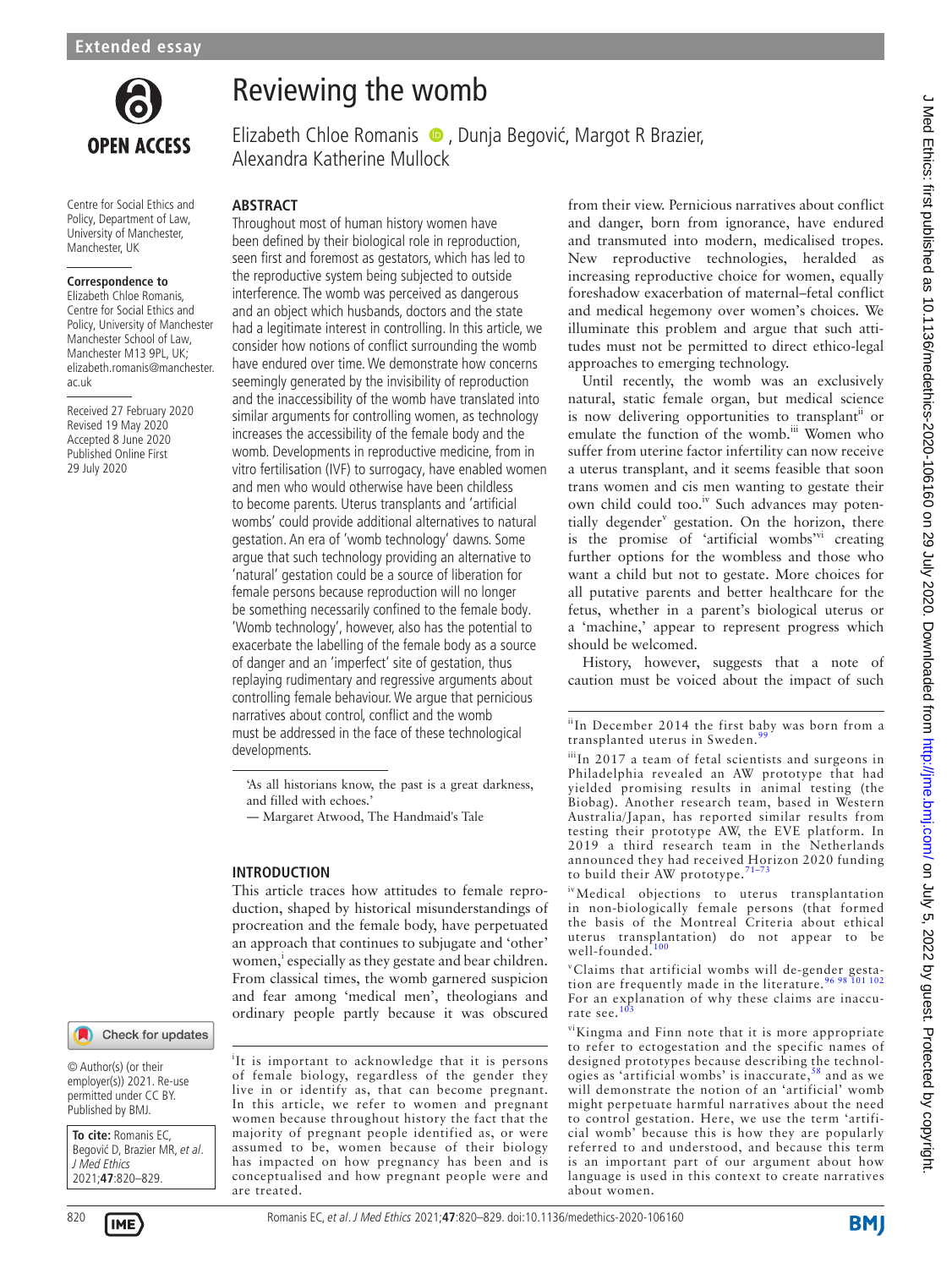developments on women's rights and role in society more generally. Fascination with the womb, coupled with the capacity for others to intervene for the benefit of the fetus, has culminated in the notion of 'maternal–fetal' conflict, in which the interests of pregnant woman and the fetus are presented as incompatible with, or in competition with, each other. While advances in reproductive technologies offer hope and important solutions for putative parents, there may be unintended side effects that negatively affect pregnant women because of prevailing narratives within healthcare, maternity care and wider society.

In this paper, we recall how frameworks based on the womb as a site of conflict, and concerns about the need to control women because of their wombs, are evident in medical practice and law throughout history. We then consider how these narratives have prevailed as advances in medical technologies have provided us with a 'view into the womb', and demonstrate why the conflict framework is not only conceptually and evidentially unjustified, but also potentially harmful. Finally, we examine this danger in connection with future reproductive technology, focusing on 'artificial womb' technology, to interrogate these issues in a contemporary context. We consider the development of ectogestation and argue that such technology exemplifies further why we need a wholescale shift in medicine, ethics and law away from narratives that consider pregnancy and the womb as a site of danger.

#### **HIDDEN FROM VIEW**

Possession of a womb has not always been a blessing. In the past, the woman who successfully gestated children faced an agonising labour and risk of death. Her pain was to expiate the sin of Eve in tempting Adam with that apple. The book of Genesis declares 'I will greatly multiply your pain in childbirth, in pain shall you bring forth children yet your desire shall be for your husband' (Genesis 3.7). John McKeown cites Martin Luther:

[W]e see how weak and sickly barren women are. And those who are fruitful are healthier cleanlier and happier and even if they bear themselves weary—or ultimately bear themselves out— that does not hurt let them bear themselves out this is the purpose for which they exist.<sup>[1](#page-8-2)</sup>

For Luther, women were 'not created for any other purpose than to serve man and be his assistant in bearing children.'[1](#page-8-2)

However, even if a woman's purpose was thought to be to gestate her husband's children, her contribution to the creation of the child was judged by many learnt men across the ages to be simply a 'seed bed' for the embryo.<sup>[2](#page-8-3)</sup> Wombs were no more than a necessary medium in which the father's seed could grow. Aristotle argued that the embryo was formed when the male seed interacted with menstrual blood. The woman nourished the seed. $2$  Galen disagreed, contending that women produced seeds, although 'weaker in nature' than the male seed. In the 17th century, anatomists examining semen under the microscope discovered sperm, originally described as 'animalcules.' The view (described as preformationism) grew that the fully formed child was present in the sperm.

Animalculism obviously proved inaccurate, but for those who believed that mothers only contributed an environment in which the father's child could grow and be nurtured, the woman was in effect a 'gestational carrier'. From this (mistaken) premise, the legal incapacities which English law imposed on married women begin to make some sort of sense.<sup>[3](#page-8-4)</sup> The marriage contract obliged a wife to make her womb available to nourish her husband's s children. Coupled with the myth that a wife could not refuse consent to marital intercourse, perpetuated in English law until

1991,<sup>[4](#page-8-5)</sup> husbands enjoyed something akin to what we might classify today as a right to procreate, and wives a duty to provide the means by which he might do so.<sup>vii</sup>

A husband's interest in the child was magnified by the firm belief that the child was 'his', the product of his body; he had the strongest of interests in ensuring that no other man's 'animalcule' was carried in the wife's womb and passed off as his. He had a further strong interest in ensuring that the behaviour of the 'gestational carrier' did not compromise his reproductive enterprise. That sadly did not mean that all husbands acted positively to promote the health of the wife. The high rates of child mortality and at many times in history the surplus of women over men might mean that quantity in reproduction was the primary objective, to generate as many children as possible and replace 'worn out wombs' with fresh stock. The desire for sons and primogeniture begin to make sense. If you accepted animalculism, a son when he reproduced begat a grandson who shared your blood. Daughters will bear a child formed by her husband's 'animalcule', unrelated to its maternal grandfather.

A working womb did not necessarily benefit the woman, but to be barren might have been a worse fate. From classical times, theologians and physicians declared barren women to be monstrous. In Ancient Greek myth, the grisly Gorgon queen Medusa, whose gaze turned men to stone, was said by some to be barren. The empty womb was dangerous, but so was any womb, dangerous to the woman and to others. Secreted far from public view, wombs were judged the cause of many female ills, or rather conditions styled 'ills' by men.

Women, learnt men declared, were defective creatures possessing weak intellectual capacity and unregulated emotions. Christian theology was supported by so-called science. The 'scientific' grounds for female defects were various, contradictory and changed over time. When it came to female physiology 'medical men', anatomists, the law, the Church *et al* resembled Alice in Wonderland trying 'to believe as many as six impossible things before breakfast.' The female body was declared to be defective compared with male perfection, yet when anatomists were able to examine the interior of female corpses, they argued that female organs could be seen as inversion of the male.<sup>[5](#page-8-6)</sup> So, it was said that the 'neck of uterus is like the penis, and its recep-tacle with testicles and vessels is like the scrotum'.<sup>[2](#page-8-3)</sup> Wombs, however, were accorded dark powers not shared by the perfect male genitalia. The 'wandering womb' which was not fixed in its proper place but wandered around the body pressing on heart and lungs endangered the woman's life resulting in 'suffo-cation of the mother'.<sup>[6](#page-8-7)</sup> The wandering womb was described as 'a migratory uterus prowling about the body like a wild animal pressing on the chest.<sup>[7](#page-8-8)</sup> The uterus emitted noxious fumes; not a desirable commodity. By no means all eminent physicians agreed that such a condition existed. The Trotula, a medieval compendium on women's medicine, rejected the notion of 'suffocation of the mother'.<sup>[8](#page-8-9)</sup> Popular opinion on science then as now influenced society, as Edward Shorter explained 'through popular culture as well rode a visceral male fear of women's' magical powers'.<sup>[9](#page-8-10)</sup> Wandering wombs made a good story. A cure for wandering wombs and later hysteria recommended by some medical men was sexual intercourse—within marriage of course. Writers warned of the libidinous nature of imperfect

viiThe right to sexual intercourse was not solely linked to the right to reproduce but theological suspicions of sexual pleasure even in marriage, the notion that the primary purpose of marriage was the procreation of children in theory demoted the non-procreative role of marital intercourse to a subordinate role.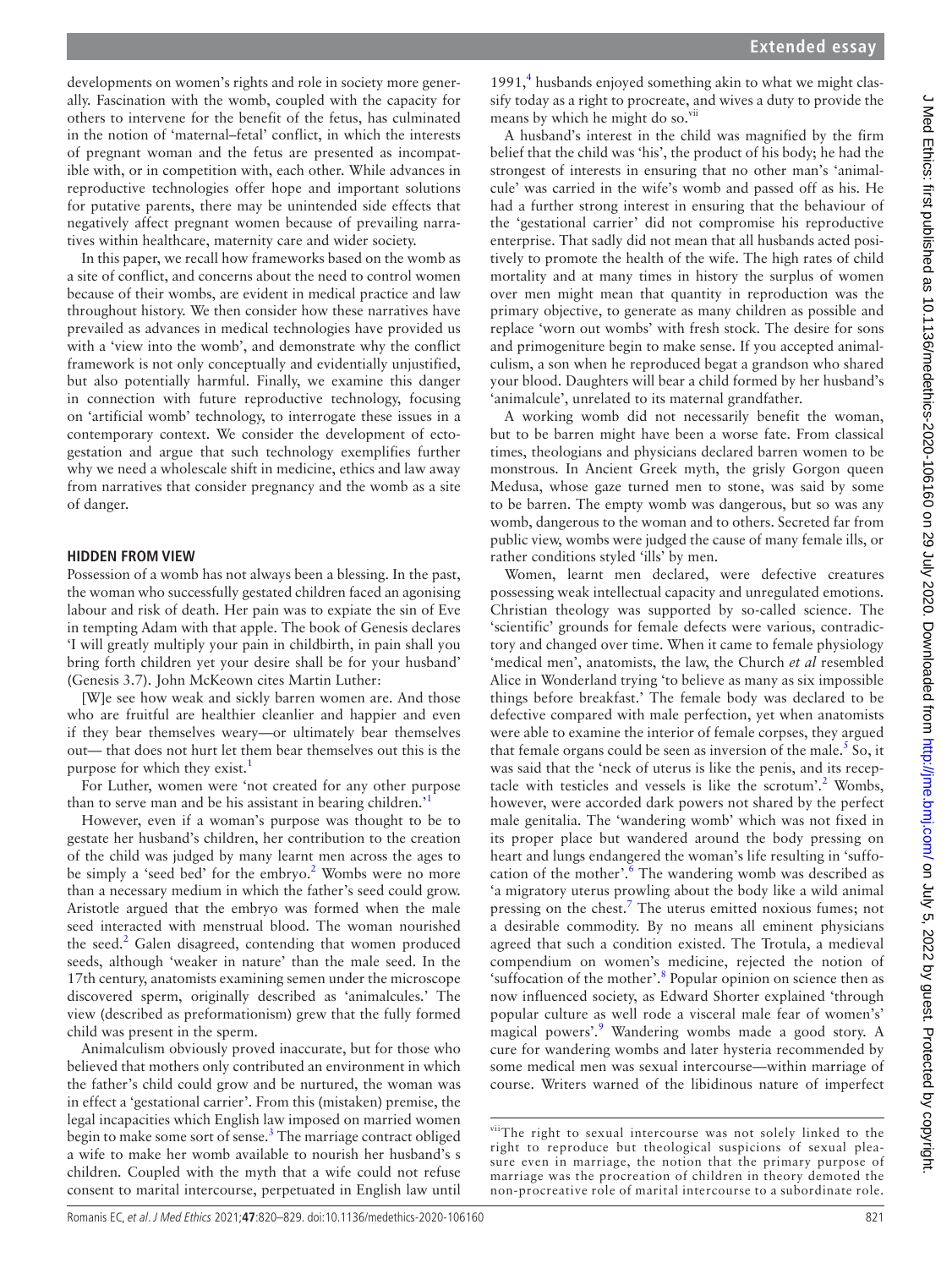women, seeking in sexual relations with a man to be completed. As Rawcliffe notes, male writers seemed to see no contradiction in depicting the womb as both 'a passive empty vessel and a voracious animal'.<sup>[7](#page-8-8)</sup>

If the danger of the womb was not enough, its monthly function testified further to the evidence of female defect. Menstruating women were 'venomous during the time of their flowers and so dangerous that they poison beasts with their glance and little children in their cots.' Should a man have intercourse with a menstruating woman, a child conceived might interalia be born leprous or blind, hunch backed or malformed.' Any child born in defiance of such a taboo 'would bear some mark of ignominy, if only red hair'.<sup>7</sup>

Once human dissection showed plainly that wombs were not apt literally to suffocate or wander around the body, Victorian doctors recast the womb as the cause of hysteria.<sup>10</sup> The womb disordered the female brain. We hear a great deal about 'baby brain' today and cognitive impairment in the menopause. It has been reported that women having a heart attack with exactly the same symptoms as men are often sent home told they are suffering from panic or  $stress<sup>11</sup>$  $stress<sup>11</sup>$  $stress<sup>11</sup>$ -hysteria by any other name?

Arcane beliefs about the womb, which underpinned laws adverse to women and especially pregnant women, no longer hold sway. The womb is no longer mysterious and yet misogynistic attitudes, which define women by their biology, persist. Look at contemporary social media abuse of female MPs. See how some US states have passed regressive laws on abortion, contra to Constitutional Rights, to police every woman's womb.<sup>viii</sup> As we now examine, technological advances, while potentially benefiting women, might also invite opportunities to interfere with female autonomy, increasing the potential for conflict between the interests of women and fetal welfare and the continued pathologisation of aspects of female physiology.

### **A VIEW INTO THE WOMB**

The previous section outlined the ways in which the 'inaccessibility' of the womb was a source of rampant speculation about women and their pregnancies. Twentieth century advances in medical technology have drastically changed how we engage with women and the fetus during pregnancy, though as we will demonstrate, these have not necessarily quashed some of the backward thinking about needing to control gestation. X-ray technology initially allowed obstetricians to diagnose potential health problems prenatally, and the later development of obstetric ultrasound provided a safer way of gaining insight into fetal health, ultimately becoming a routine part of prenatal care. In the second half of the century, various forms of prenatal testing and treatment procedures were pioneered, including complex prenatal surgeries for conditions like spina bifida.<sup>12</sup> Many of these relatively recent developments are now used routinely, and some previously experimental and risky procedures have been made safer and less invasive, allowing their gradual introduction into healthcare.<sup>13</sup> These developments have placed the fetus firmly at the centre of the gestation process. Some worry that this shifts the maternal–fetal relationship to be potentially adversarial and may also lead to the woman's interests being side lined.<sup>[14](#page-8-15)</sup> Douglas explains that 'the perception of childbearing as primarily, rather than coincidentally, a health matter has led to

an increasingly more difficult dilemma for health professionals. Who is their patient, the mother or the fetus?… But in the event of a conflict of interests who should take priority?'[.15](#page-8-16) Technology has arguably oriented the focus away from the pregnant person towards gathering as much information as possible about the fetus, potentially becoming a form of coercive control. Douglas concludes that 'the main focus of attention these days [with all of contemporary obstetric technology] has moved away from the pregnant women and towards the fetus within her… [and this] enables supervision to be maintained over the woman and to some extent her lifestyle'.[15](#page-8-16)

Developments in fetal medicine, from heart rate monitoring to three-dimensional imaging and prenatal surgery, have made the journey from zygote to child, once hidden from view, accessible not only to pregnant women, but also their families, doctors and society. We are increasingly afforded a 'view into the womb,' leading to the perception of the fetus as a distinct being. Taylor notes that ultrasound has had the effect of bringing fetuses 'to life' in that 'it necessarily involves making visible the invisible and unmasking what has been hidden and obscured, [and] inevitably draws us into a rhetoric and politics of vision.<sup>[16](#page-8-17)</sup> The fetus appears as something that can be watched and 'inter-acted with'.<sup>[17](#page-8-18)</sup> Technology has afforded the means 'to monitor, to control and possibly intervene.'<sup>[18](#page-8-19)</sup>

However, an important boundary remains in the form of the pregnant woman, whose consent is essential for any kind of intervention to be performed: 'literally, if not conceptually, the pregnant woman incorporates the foetus, so direct medical access to the fetal patient is as remote as ever'.<sup>[19](#page-8-20)</sup> Laws in many countries appear to recognise the interests of the pregnant woman as primary, and the fetus is usually not considered a being with its own rights and interests. $20$  Respecting the autonomy of the pregnant patient is given ethical primacy even by those who would accept a limited notion of fetal patienthood. $^{21}$  $^{21}$  $^{21}$  Yet it is necessary to be vigilant as personal and social perceptions of fetal status and interests have and are likely to continue to evolve, even as legal and ethical codes maintain the autonomy of the pregnant woman as central.<sup>[22](#page-8-23)</sup> The medicalisation of pregnancy has already led to a change in how women perceive their responsibilities to the unborn child, $^{23}$   $^{24}$  and technological developments, such as more sophisticated prenatal imaging or pregnancy apps monitoring fetal well-being, could further encourage this thinking. Empirical studies of pregnant women preparing for prenatal therapy suggest that the fetus is commonly seen by them as a distinct entity with its own needs and interests.<sup>25</sup> Further technological development may increase the potential for tension between the perceived interests of the woman and her fetus. Consequently, it is important to interrogate the ways in which we imagine the maternal–fetal relationship as technology increases access to the womb.

There is an urgent need to avoid perceptions of the womb as a site of conflict, in order to ensure that pregnant women's bodies are not treated as a dangerous environment for the fetus, rather than an essential part of the maternal–fetal unit. Pregnant women's interests and autonomous choices must not be erased and ignored in favour of promoting fetal well-being, and the conflict view of the maternal–fetal unit seems to play a crucial role in this framing. In the next two sections, we present the notion of maternal–fetal conflict as it is often used in the ethical and legal literature, and demonstrate why this notion is unsubstantiated, incoherent and possibly dangerous, and should therefore be rejected.

viii For example: Alabama, Georgia, Kentucky, Louisiana, Mississippi, Missouri and Ohio.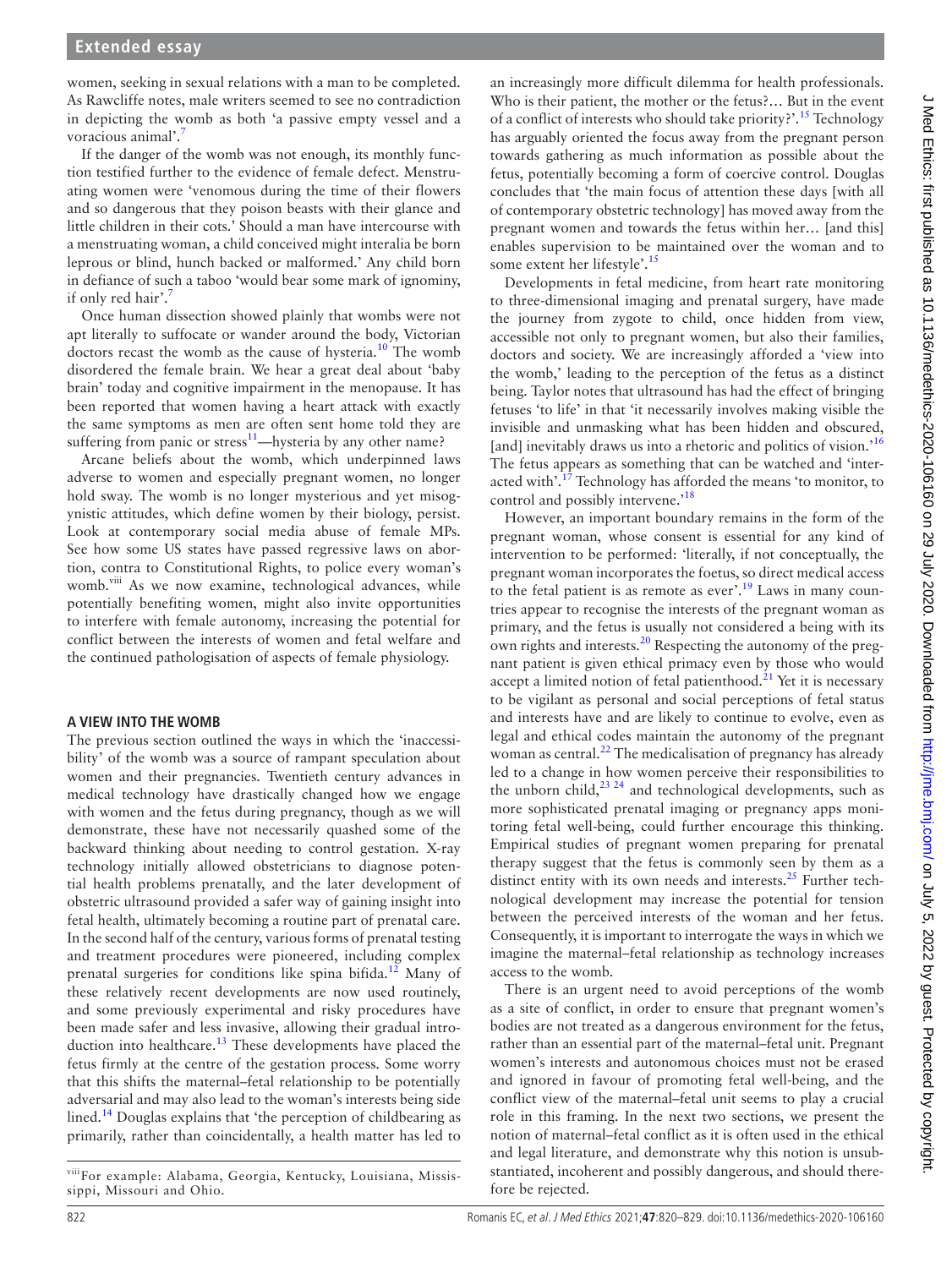# **REVIEWING CONFLICT**

Maternal–fetal conflict is said to occur when a pregnant woman behaves in ways that may be harmful to the fetus, such as drinking excessive alcohol or refusing a caesarean that is medically indicated. $2627$  This is seen in definitions like: 'maternal–fetal conflict has been defined as the situation in which the intent or actions of the pregnant woman do not coincide with the needs, interests, or rights of her fetus as perceived by her obstetric caregivers'[.28](#page-8-27) This posits the main ethical dilemma for doctors as being how to balance the interests of the pregnant woman in having her autonomy respected and the fetus in having its 'interests' or welfare protected, leading back to the problematic issue of recognising the fetus as a separate patient.

Sometimes it is not the pregnant woman who is considered to be the 'perpetrator' of the conflict—her well-being might be jeopardised by interventions aimed at ensuring the well-being of the fetus $29$ —for example, more invasive maternal–fetal surgeries that may present long-term risks to the woman's health and wellbeing, and sometimes caesareans performed for fetal benefit. The definition above more clearly paints the pregnant woman and fetus as adversaries, rather than acknowledging that the wellbeing of the fetus ultimately depends on respecting the autonomy of the pregnant woman, who is usually the one most invested in ensuring good outcomes for the future child. $30\,31$  However, any conception of clashing interests rests on the assumption that pregnancy involves two separate parties, between whom conflict might occur, rather than a necessarily interdependent biological unit. We argue instead that this interdependence must be taken as a starting point when examining ethical issues in prenatal care and application of reproductive technology.

The notion of 'maternal–fetal conflict' is so pervasive it is often the starting point of discussions related to ethical issues in pregnancy. Bioethical discussion often takes this framework, and examples of conflict, as the default assumption $3233$  or a problem to be addressed, $34$  thus generating the false perception that such conflict is widespread. Medical research also adopts this terminology at times, which inevitably frames the presentation and discussion of findings.<sup>35</sup> 36</sup> Most notably, maternal–fetal conflict is arguably one of the key concepts in the area of obstetric ethics, $21 \frac{37}{38}$  including a large body of work on balancing the doctor's obligations towards the pregnant woman and those owed to the fetus.<sup>39-41</sup> Some have suggested that the difference of opinion between medical professionals and pregnant woman about what to do in a particular situation is the true source of conflict: the term 'maternal–fetal conflict' 'misdirects attention away from the conflict that needs to be addressed: namely the conflict between the pregnant woman and others (such as child welfare agencies, physicians and other healthcare providers) who believe they know best how to protect the fetus'.<sup>26 42</sup> This is reminiscent of the imagery conjured by pre-Victorian doctors treating the female body as an innate source of danger. We can see echoes of suspicion and mistrust towards women where risk is calculated by doctors who seem to be advocating for the fetus, as if the default assumption is that women's behaviour will somehow endanger it.

## **Conflict enshrined in the law: the example of England and Wales**

number of possible situations'.<sup>43</sup> There are several legal principles which afford recognition to fetuses in ways influenced by conflict framing. Alghrani notes that 'many of the cases that have generated legal rules and principles on the status of the unborn have developed in the context of the abortion debate and cases of maternal-fetal conflict<sup>[44](#page-8-35)</sup> Thus, they have some notion of inherent conflict at their root.

In England and Wales, it has been established by the courts that the fetus does not have legal personality until birth, and therefore, it does not (and probably never did) have any claim to human rights protection.<sup>45</sup> Moreover, an unborn child cannot be the victim of murder, and manslaughter may only apply if it is delivered alive before subsequently succumbing to its injuries.<sup>ix</sup> <sup>46</sup> The fetus cannot be a victim of a non-fatal offence against the person irrespective of whether it survives the injury.<sup>47</sup> A fetus can be, however, the victim of child destruction once it has reached the gestational stage of being capable of life outside its mother's body.[48](#page-8-39) The offence of procuring a miscarriage also safeguards fetal life unless one of the grounds specified in the Abortion Act 1967 applied.<sup>[49](#page-8-40)</sup> x While the case of Paton,<sup>45</sup> which involved an unsuccessful claim by a putative father seeking to prevent abortion, confirmed that the fetus has no right to life under Article 2 of the European Convention on Human Rights,<sup>xi</sup> abortion law does provide certain protections for fetal life. Section 1 (1)(a) Abortion Act 1967 can be seen to provide little, if any, protection for fetal interests up to 24 weeks gestation, but it is possible for doctors—as gate-keepers—to exercise professional discretion in seeking to discourage abortion, or indeed to refuse to participate as a matter of conscience.<sup>46</sup> It also might be argued that the first ground in the Abortion Act provides real protection to a non-viable fetus because it requires women to justify their terminations in medical terms (though in reference to their own bodies). It remains unlawful for a pregnant person in English law to access termination 'for any reason or no reason'.<sup>[51](#page-8-41)</sup> After 24 weeks the potential for maternal–fetal conflict within the Abortion Act 1967 is more significant. We see, therefore, that abortion law and the Infant Life Preservation Act 1929, in offering greater protection once there is the potential for the fetus to survive ex utero, convey the message that the mature fetus has interests worthy of protection.

For women who have chosen to carry a pregnancy to term, other points of conflict arise. The shift towards greater respect for patient autonomy in medical matters has been slow to materialise in disputes involving pregnant women. The forced caesarean cases illustrate this problem. $52-54$  Although the rights of pregnant women to refuse interventions intended to benefit their fetus are routinely declared in judgements,  $5253$  implementation of these principles is hard to evidence since the majority of these cases involve compulsory treatment being ordered on the grounds that the woman does not have capacity. Some of the ways in which women are found to be lacking in decisionmaking capacity are questionable.<sup>xii</sup> Conversely, professional

The law is often the mechanism through which ethical and medical ideas about conflict in pregnancy have been translated into a substantial impact on women's bodies and choices. McLean explains that 'the attribution of rights to embryos and fetuses places the mother and conceptus in direct conflict in a

ixThis is also the case in several other common-law jurisdictions; the Born-Alive rule is enshrined in the Canadian Criminal Code, for example.

xThere are compelling calls to decriminalise abortion in England and Wales in order to afford proper weight to the bodily autonomy of pregnant women.<sup>5</sup>

xiThis was also confirmed in the European Court of Human Rights Decision in *Vo v France*. [104](#page-9-4)

<sup>&</sup>lt;sup>xii</sup>Re MB<sup>[53](#page-8-43)</sup> left the door open to problematic findings of incapacity. In finding that panic and a phobia of needles incapacitated a pregnant woman, this judgment left open the possibility of using terms like 'panic' and 'pain' generally to establish a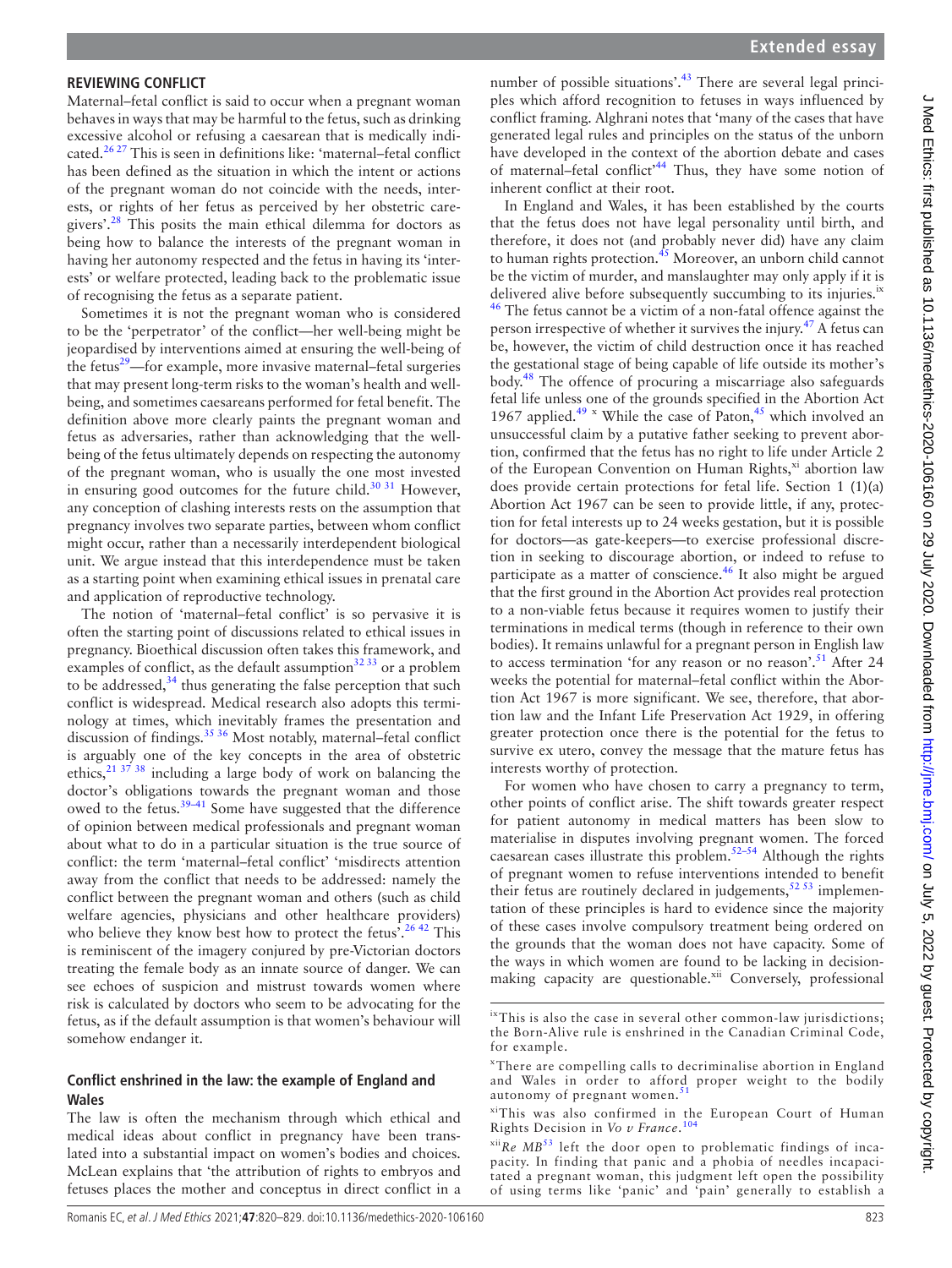reluctance to allow women to choose to give birth by caesarean, illustrated in Montgomery v Lanarkshire,<sup>[55 56](#page-8-44)</sup> suggests that the autonomy of pregnant women is often not prioritised. Women seeking to avoid medical interference in childbirth altogether will also find their choices constrained. Article 45 of the Nursing and Midwifery Order 2001 makes it a summary offence for a person other than a registered midwife or medical practitioner to attend a woman in childbirth, unless there is sudden or urgent necessity. This is a formalised attempt to medicalise pregnancy and childbirth and take away control from the labouring woman. As such it is reminiscent of the medical comment repeatedly made of female physiology throughout history. Such instances of conflict in childbirth seem to support the view that the true conflict lies between women and the medical profession, $26$  and that the presence of the fetus still means that a woman is less likely to be afforded full agency in situations where her views conflict with accepted ideals about what is 'best for baby'. Even more extreme examples are found in the USA where a pregnant woman's status as an aggressor is embedded in a wide range of criminal laws including the Federal Partial-Birth Abortion ban and fetal homicide laws at State level.<sup>[57](#page-8-45)</sup>

#### **REFRAMING CONFLICT**

The prevalent framing of pregnancy as a site of conflict in medicine, ethics and law has been challenged, especially by authors writing from a feminist standpoint. Bowden argues that the pervasive maternal–fetal conflict conceptualisation of pregnancy is both innately problematic and empirically unfounded.<sup>[30](#page-8-29)</sup> She explains that this model 'presents the interests of the pregnant woman as conflicting with those of the future child and therefore, the pregnant woman as a threat to her future child rather than the person who is most invested in its welfare'. $30$  This can lead to the ignoring of women's autonomous choices as well as the erosion of trust between pregnant women and medical professionals, likely leading to further negative outcomes. In this section, we demonstrate that there are conceptual, outcomebased, and political and social reasons why framing pregnancy as a site of conflict is both unfounded and harmful, and must be abandoned.

First, the notion of maternal–fetal conflict is arguably conceptually unsound. This has been explored extensively within bioethical and philosophical literature. There are metaphysical arguments about the status of the pregnant woman positing that it is mistaken to consider a pregnancy as involving two distinct entities.<sup>58 59</sup> Some argue that considering the fetus as a part of the pregnant woman $\frac{59}{9}$  or considering the fetus-pregnant woman as a unit/dyad view<sup>19</sup> is more accurate. Some of these authors do not attempt to draw any normative claims from such argumentation[.59](#page-8-46) Still, their conclusions could be used as support for the idea that the pregnant woman and the fetus are intertwined such that the concept of there being separate interests cannot make sense.

The terminology around this concept is also highly suggestive and value-laden. Using the term 'conflict' perpetuates the

problematic assumption that ethical dilemmas in pregnancy are a matter of clashing rights between the woman and the fetus,  $^{26}$  $^{26}$  $^{26}$ when it is not determined in either ethics or law that fetal rights are a coherent concept[.20 60](#page-8-21) Also, the 'maternal' in maternal–fetal conflict implies that the pregnant woman already has parental responsibilities towards the fetus while it is still in the womb, which may then conflict with her other desires and actions. This is also (rightfully) contested, $26$  with some authors arguing that fetuses cannot be the proper object of parental responsibilities.  $61$ 

Second, the outcomes for maternal and fetal health are worse when women are perceived as a potential threat to their own pregnancy. As the fetus is increasingly visualised and subject to clinical recognition as a 'patient', and even some legal recognition,<sup>xiii</sup> this strengthens the perception that there is a need to interfere with the choices women can make about their pregnancies, either by failing to disclose information (as in Montgomery<sup>55</sup>) or in the framing of childbirth as an emergency when this may not necessarily be appropriate.<sup>[62](#page-8-50)</sup> However, empirical studies have demonstrated that fetal outcomes are better when women are enabled to take a more directive role in their own care.<sup>30 63 64</sup> Respecting women's autonomy is important in allowing them, the people most familiar with their own body, underlying health needs and values, to make the decisions they feel best promote their own and their fetus's welfare.

The notion of conflict is deeply rooted in a historical tradition of thinking about women and wombs. The origins of our social and medical attitudes can be found in early mistaken beliefs about procreation and the mother's gestational role. These ideas however, when applied in medical practice, encourage dysfunctional relationships between clinicians and pregnant women, as observed in forced caesarean cases where doctors often seek court approval in cases involving women with mental health conditions.<sup>65</sup> The presentation of a woman's health interests and personal well-being as detrimental to her fetus can also dissuade some, particularly vulnerable women, from accessing prenatal care.<sup>30 66</sup> Pregnant women are more likely to engage in prenatal care when they do not fear legal consequences<sup>67</sup> or being made to feel judged by care providers.<sup>[30](#page-8-29)</sup> There is substantial evidence that outcomes are better for both woman and fetus when pregnant women are engaged and receive routine prenatal care,  $68\overline{69}$  so to guarantee this autonomy in pregnancy must be protected. Furthermore, as Bowden observes, women choosing pregnancy are almost always invested in the outcome and so treating women as a source of danger is usually spurious.<sup>[30](#page-8-29)</sup>

Finally, there are significant political and social ramifications of the framing of the womb as a hostile environment. Some of these are already evident in practice. A worrying trend of prosecuting 'pregnancy-related offences' in some US states under so-called 'fetal protection laws' shows a perception of women as dangerous, leading to apprehension and all the consequences of life after imprisonment. These cases involve an over-representation of poor women/women of colour, showing how certain groups are disproportionately affected by conflict framing, depending on the overall political context.<sup>70</sup> Such thinking also encourages the view of women as 'dangerous creatures' that threaten a man's procreative interests, again echoing

person is incapable of making decisions. Since panic and pain are very common, normal and temporary states they might easily be attributed to a pregnant woman and used to conclude she does not have capacity by virtue of the fact she is in childbirth. This may 'tempt' a concerned judge to 'err on the side of finding incompetence' especially when pregnant women are in disagreement with their doctors, but pain prevents clear, reasoned explanation.[54](#page-8-47) There are similar concerns about forced caesareans in the United States.

xiiiEven if not legally recognised as a person the fetus does have some legally protected interests, for example in the Abortion<br>Act.<sup>[51 66 105](#page-8-41)</sup>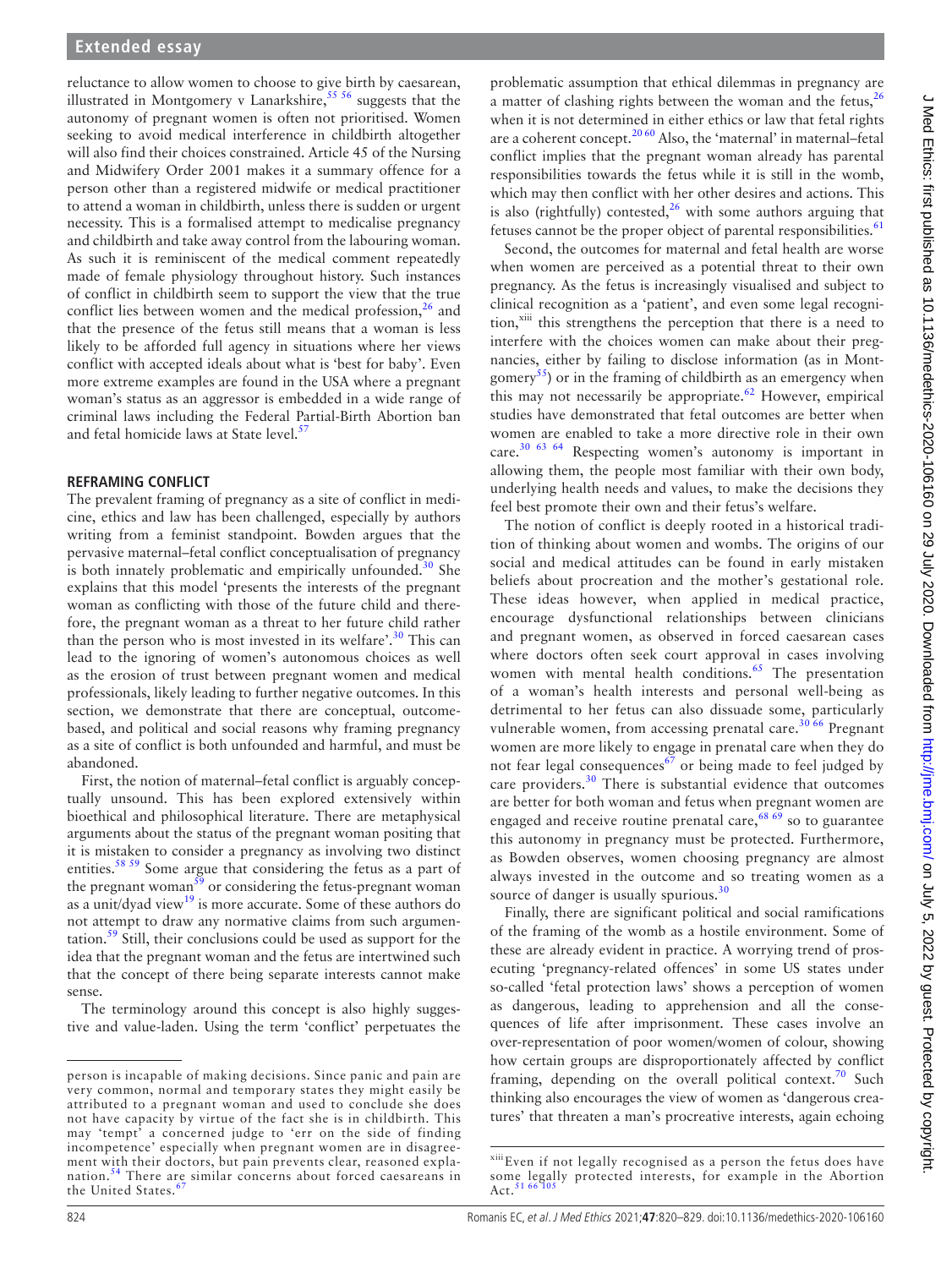the themes evident in the historical background provided earlier in this paper. Furthermore, we have demonstrated that it is not constructive, nor pertinent to the achievement of the best clinical outcomes, to routinely place blame at women's feet for failing in gestation when there are other factors that need to be addressed. There are broader socioeconomic factors that are more responsible for poor prenatal outcomes, including access to care, than any individual women's behaviour.

We argue that the above considerations show we must 'move away from presenting the needs of a developing fetus as being in conflict with those of the pregnant woman'.[30](#page-8-29) One way to do this is by adopting a more holistic view, which regard the pregnant woman and the fetus as 'an inseparable whole whose well-being needs to be fostered before, during and after the preg-nancy'.<sup>28</sup> Focusing on this maternal–fetal 'dyad'<sup>[19](#page-8-20)</sup> as an interdependent biological unit is a better approach to providing ethical prenatal care than trying to balance the distinct interests of two (seemingly opposed) parties, especially since the fetus is fully dependent on the pregnant woman for its health and survival.<sup>[19](#page-8-20)</sup> This also ensures that women are affirmed as persons, with their autonomy and bodily integrity respected. Rejecting the notion of 'conflict' reduces the risk of stigmatising pregnant women for a multitude of decisions about their gestation, from diet to childbirth. As future reproductive technologies emerge, it is particularly important that we reframe thinking about pregnancy to determine appropriate ethical and legal parameters for their use.

#### **WOMB WITH A VIEW**

One of the most anticipated developments in assisted reproduction is 'assisted gestation'; the 'artificial womb.' Ectogesta- $\frac{58}{100}$  $\frac{58}{100}$  $\frac{58}{100}$  is the process of gestation undertaken ex utero in a device attempting to emulate the conditions of the human womb. Complete ectogestation is the growing of babies entirely from scratch in an artificial womb; partial ectogestation is the use of 'artificial womb' devices to facilitate the continued gestation of human entities that are removed from a woman's womb prematurely. Recent animal experiments with artificial womb prototypes have demonstrated it is possible to facilitate partial ectogestation in lambs,  $71-73$  fuelling speculation about the development of this technology and its impact.

Artificial wombs are often heralded as a source of potential liberation for women. Simonstein and Mashiach-Eizenberg explain that 'reproductive hazards have traditionally been viewed as women's fate, and therefore, have been taken for granted'.<sup>74</sup> Firestone,<sup>[75](#page-9-6)</sup> Kendal<sup>76</sup> and Smajdor<sup>77</sup> echo concerns about the physical burdens of gestation and pregnancy being placed exclusively on female people and posit that entirely removing gestation from the body offers women, finally, equal opportunity. Smajdor explains that with complete ectogestation available, women would be able to 'reproduce as men do, without risking their physical and mental health, economic and social well-being, and crucially—their bodily integrity'.<sup>[77](#page-9-8)</sup> Partial ectogestation has also been advocated as beneficial for women as a way of alleviating some of the burdens of pregnancy by offering, for example, an alternative if pregnancy is dangerous (or potentially undesirable) in the later stages.<sup>[78](#page-9-9)</sup> The problem with the arguments about how ectogestation might assist women in taking more control of their reproduction is that they are often advanced in a vacuum, seemingly ignorant of contemporary sociolegal conditions and importantly, women's histories. Some of our concerns about the capacity of the technology to liberate women of the burdens placed exclusively on the female body are shared by other feminist scholars.<sup>79–81</sup> Vallerdu and Boix assert that 'medical practices have historically maintained a form of male control over women, and that reproductive technologies have been oriented towards the male help in detriment of women's welfare<sup>82</sup> and thus the introduction of ectogestation would likely be no different.

In this section, we place the (potential) development of the artificial womb into historical and contemporary context by demonstrating how prevailing narratives of maternal–fetal conflict—if not addressed—will limit the capacity of technology capable of ectogestation from benefiting women and pregnant people. First, artificial wombs might escalate the pathologisation of gestation, and second, they might fuel excessive control over natural pregnancy by creating a 'narrative of alternative.' The purpose of this examination is not to advocate that we should ban research into ectogestation, because we see the potential benefits it will bring. Rather we seek to contextualise any potential development in the prevailing and enduring norms about pregnancy to illuminate the concerns that should be considered before ectogestation is used in humans. While this investigation is inevitably speculative, it helps highlight some of the contemporary concerns about harmful conceptualisations of maternal– fetal conflict.

## **Pathologising gestation**

Limon notes that liberal feminists often adopt pathological language in explaining the necessity or desirability of ectogesta-tion.<sup>[83](#page-9-12)</sup> Firestone described pregnancy as 'barbaric' and childbirth as like 'shitting a pumpkin'.<sup>75</sup> Smajdor refers in detail to the pain and suffering gestation causes women and explicitly claims it is a 'conceptual failure in medicine and social and ethical terms to address the pathological nature of gestation and childbirth'.<sup>[77](#page-9-8)</sup> While Kendal advocates for ectogestation as a reproductive choice (and is explicit that she does not seek to devalue natural pregnancy and childbirth), she nevertheless describes pregnancy as 'temporary incapacitation,' as an illness or cause of injury, and suggests it is 'only logical for someone to actively avoid developing a physical condition that is guaranteed to cause significant, prolonged discomfort, especially if it also carries the risk, no matter how small, of sustaining some severe injury or death'.<sup>[76](#page-9-7)</sup> We do not disagree that pregnancy can be difficult, harmful and in some cases dangerous. It remains true that gestating and birthing can have serious, long term, even fatal, consequences for women. However, pathologising all pregnancy could exacerbate notions of maternal–fetal conflict by explicitly locating a normal pregnancy as a source of danger and providing justification for medical intervention.

This pathologisation lends itself to the way the female body has always been 'othered.' Earlier, we demonstrated how the female body and particularly the womb has always been considered oppositional to and defective compared with the male body, pathologised in its ability to gestate, its inability to gestate and its capacity to menstruate. These female attributes were thus seen as medical matters worthy of medical supervision and patriarchal interference. The language of pathology that has been used by some scholars in explaining why some women might opt for ectogestation unintentionally implies that the fact that females carry pregnancies (and thus potentially subject to this 'incapacity' at some point or multiple times in their lifespan) renders them inferior. There are parallels between historical attitudes and the imagined 'artificial womb' utopia. Importantly, to pathologise and medicalise is to direct to the necessity of intervention and this can have material impacts. This is evident today in the stark increase in interference in childbirth, as the female body and its capacities, Wolf and Charles explain, are treated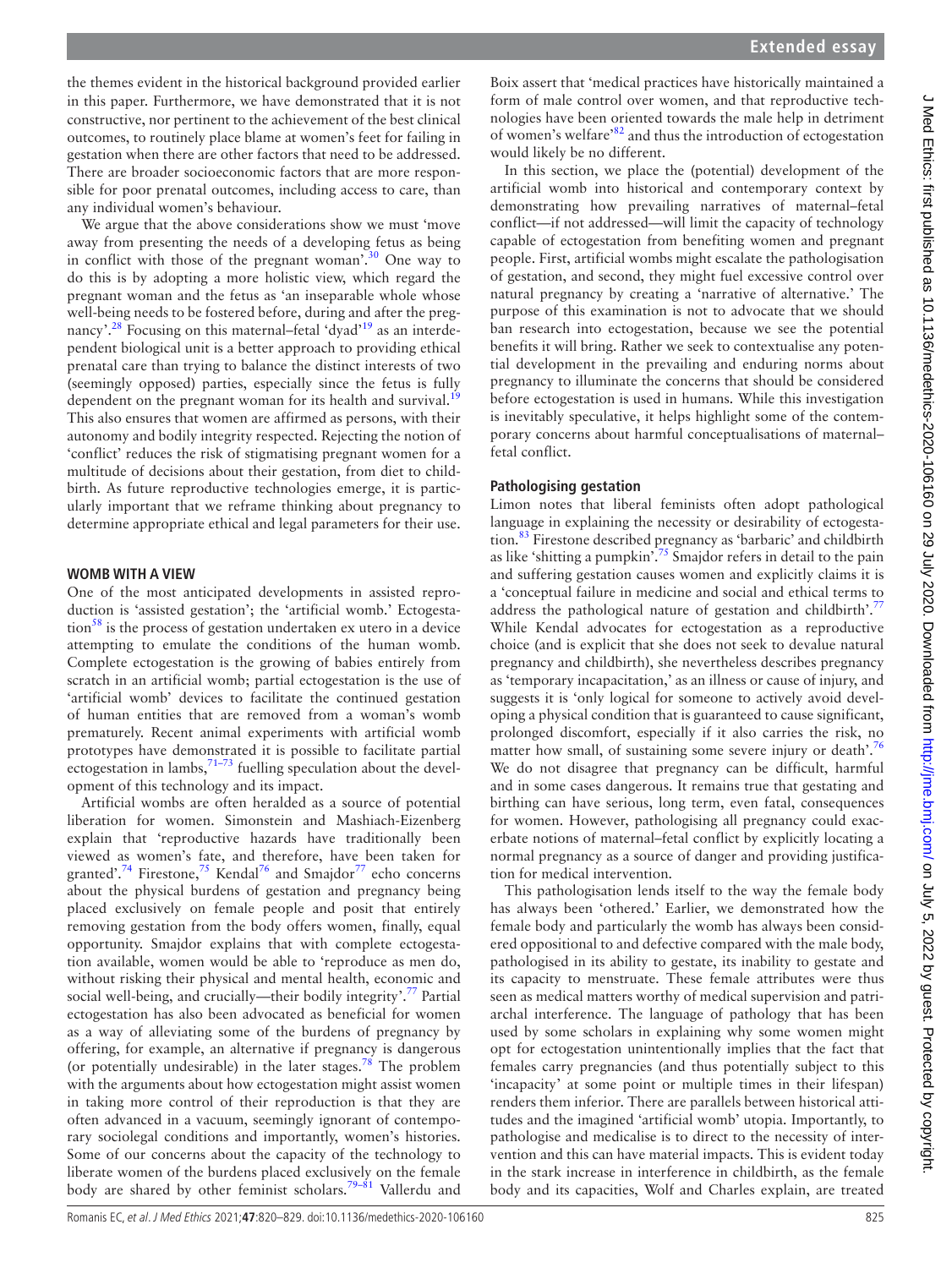as an 'inherently dangerous, unpredictable process that must be controlled to remove its dangers and lack of predictability' because 'serious complications can arise at any moment and create an emergency'.<sup>[62](#page-8-50)</sup> Burrow suggests that there is an opera-tive technological imperative in obstetrics,<sup>[84](#page-9-13)</sup> which increasingly encourages individual clinicians to 'rationalise surgical [or technological] intervention to gain as much control as possible'.<sup>85</sup>

Furthermore, pathologising pregnancy treats all pregnancies as homogeneous. Many women enjoy being pregnant, $x<sup>iv</sup>$  so we must be mindful of how using language that describes pregnancy as 'an illness,' analogising it to a disease or referring to it as 'temporary incapacitation' feeds into old-fashioned claims about the inherent pathology of female biology. This is to denigrate natural pregnancy and the women who value the experiences of pregnancy and labour. Moreover, it paints the female body as a dangerous place and feeds into claims that fetuses might be safer gestating ex utero. A woman's body is perceived as a conflict zone to be avoided in favour of ectogestation.

## **Narrative of alternative**

We have examined how the womb being both invisible within the pregnant body, yet increasingly visible with a wide variety of technologies has led to the conceptualising of the pregnant body as an environment in need of supervision. The visibility of the fetus has potentially increased the prevalence of conceptualising pregnancy as a conflict-zone of competing interests. The possibility of a fetus being gestated externally further increases the visibility of the fetus and could potentially impact on how a fetus in a pregnancy is conceptualised. Sander-Saudt posits that 'conflicts between the rights of women and fetuses will be heightened greatly as a result of this technology'.<sup>[86](#page-9-15)</sup> The view, even sometimes expressed in the courtroom, that the fetus is 'a fully formed child, capable of a normal life if only it could be delivered from the mother'<sup>87</sup> is potentially emboldened by technology that allows us to see, control and visualise gestation in every material way. If there is an alternative space for gestation there may be an increased tendency, as this view is already prevalent to some extent, to view the pregnant woman as a 'temporary fetal container'.[79](#page-9-10) These concerns reflect aspects of Aristotle's view of the woman as the mere 'seed bed'.<sup>[2](#page-8-3)</sup>

The idea of there being an alternative to the pregnancy for the fetus is consistently used inappropriately in the context of gestation to control the behaviour of pregnant women.<sup>[88](#page-9-17)</sup> The fact that a fetus if delivered prematurely might be able to survive in neonatal intensive care at a given fixed point (usually identified as 24 weeks) is repeatedly used as justification to control a woman's body. After this point she is not allowed to end her pregnancy unless a fetal abnormality is present, or her health is seriously threatened. The fact that the fetus could perhaps survive ex utero—though it remains unlikely until 26 weeks $\frac{89}{2}$  $\frac{89}{2}$  $\frac{89}{2}$  prevents abortion on all but serious medical grounds. Simultaneously, she is not allowed to prematurely deliver that fetus intending for it to receive neonatal intensive care unless there is medical justification.<sup>xv</sup> The artificial womb is frequently posited as both an alternative to abortion,  $90-92$  and to pregnancy.<sup>78</sup> 93 94 It is inappropriate to consider ectogestation as an alternative to

xivThere are many women (and non-women) campaigning for a right to gestate. For example, those who want to receive a womb transplant in order to be able to carry a pregnancy or women who campaign for access to IVF treatment.

abortion for three principal reasons. First, because the procedure to extract a fetus for ex uterum gestation is far more invasive than the procedures of medical or surgical abortion.<sup>78</sup> 79 Second, because women want access to abortion care as early as possible; most care is provided before 13 weeks,<sup>[95](#page-9-20)</sup> and there is not yet evidence to suggest that artificial womb technology will be capable of gestating embryos since current prototype models are reliant on fetal physiology.[81](#page-9-21) xvi Finally, several scholars have highlighted that abortion is meaningful not only a right not to be pregnant, but to encompass the broader harmful social realities for women if forced to accept the consequences of unwanted pregnancy[.79 81 83](#page-9-10) Romani and Horn argue that it is important to reground conversation about ectogenesis in the realities of this technology and its unsuitability as an 'alternative to abortion' calling for scholars to consider the ramifications of neglecting to understand abortion as healthcare. 81

It is also harmful (and likely always going to be factually inaccurate)<sup>xvii</sup> to label ectogestation as an alternative to pregnancy. Pence<sup>[94](#page-9-22)</sup> and Hammond-Browning<sup>[93](#page-9-23)</sup> both advocate that ectogestation might be beneficial in those instances in which a pregnant woman is behaving 'inappropriately', for example, abusing substances. It is thought that ectogestation brings the possibility of 'safeguarding' fetuses and embryos without interfering with women's rights. $96$  It is not difficult to extrapolate from this argument that there is seemingly frustration that maternal rights are seen to be interfering with the goal of protecting a fetus (clearly placing the pregnant person, even if unintentionally, second in the pecking order) and ectogestation is thus seen as a tool to ensure these interests can be superseded. What is concerning about these arguments concerning the welfare of fetuses (and/ or potential 'ecto-children'<sup>xviii 93</sup>), is that they invite the potential for 'increased control and pressure to use ectogenesis to secure the fetus',<sup>80</sup> or to encourage compliance in a multitude of different ways with medical recommendations about behaviour during pregnancy.<sup>96</sup> Welin posits that, if ectogestation were to come to fruition, 'women who choose to have a natural pregnancy [in its place] will have to face restriction on lifestyles. At least, I believe it will be very hard to argue against such restric-tion in order to protect the fetus...'.<sup>[96](#page-9-2)</sup> This kind of argumentation is maternal–fetal conflict rearing its ugly head once more and it is reminiscent of animalculism and the view of a woman as her husband's 'gestational carrier.'

### **Situating gestation and pregnancy**

Petchesky wrote of ultrasound imagery that women must be re-centred in discussions of pregnancy with attention to context; placing the fetus 'back into the uterus, and the uterus back into the woman's body and her body back into its social space'.<sup>[18](#page-8-19)</sup> In discussions of ectogestation, there is an abject failure to recognise the realities of the technology that scholars are referring to. Arguments made about moral obligations of pregnant women or about the experience of pregnancy in the event of this

xvFor example, her life is threatened by a condition like preeclampsia or the fetus is displaying signs of intrauterine growth restriction.

xvi Model AW prototypes currently being tested on animals are reliant on the subject being developed beyond an embryo; for example, it must have a primitive heartbeat to enable circulation.

xviiIt is hard to imagine a technology that could emulate natural pregnancy so well that it was literally a direct alternative to pregnancy.

xviii Inevitably referring to the subject of an artificial womb as an 'ecto-child'[93](#page-9-23) uses emotive language to describe the entity that can be potentially used to compel behaviour during pregnancy. This is one of the reasons why the term 'gestateling' [105] for the subject of the artificial womb is thought to be important.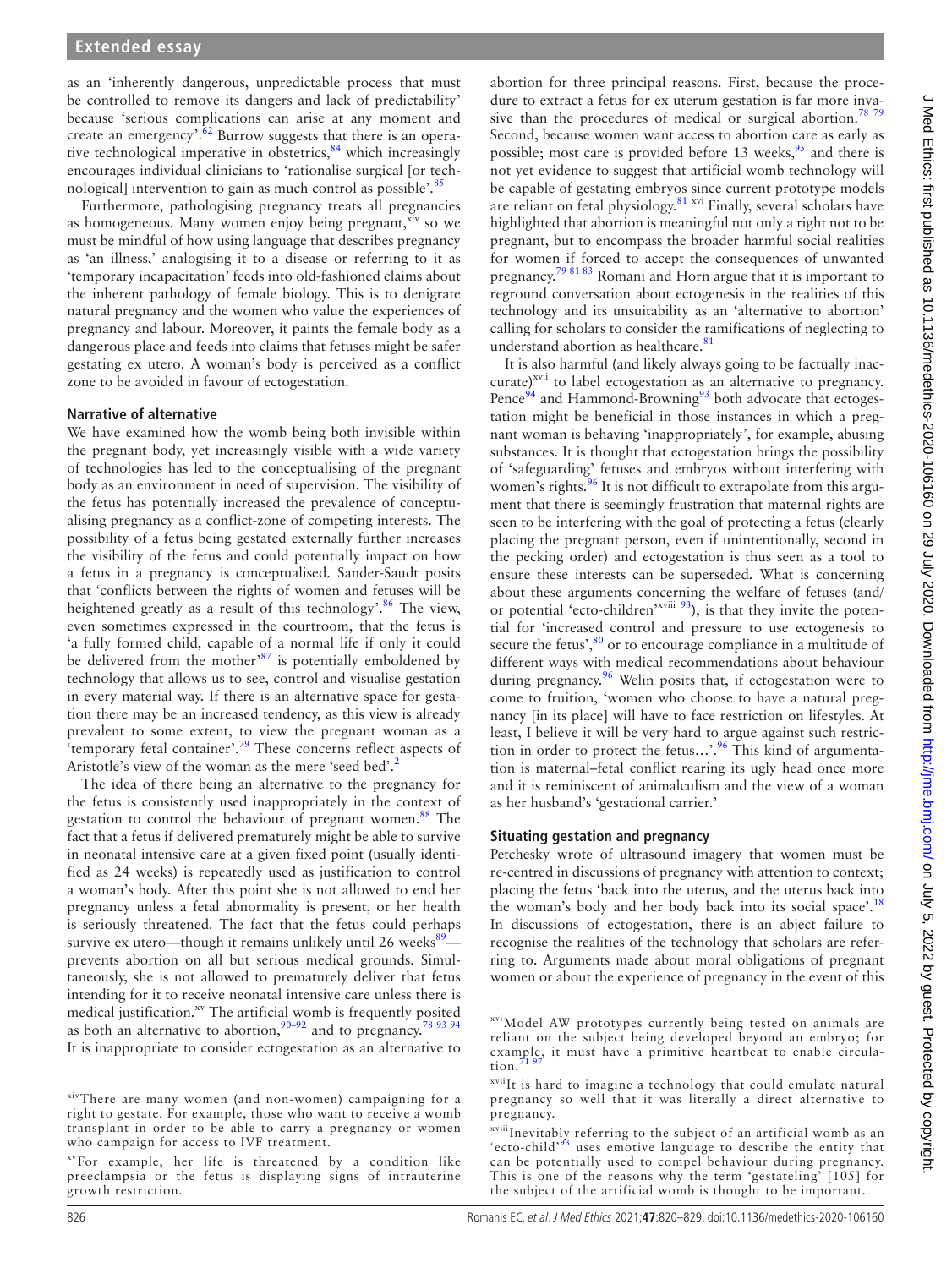technology are based on unhelpful generalisations. What is most important to highlight is that in any event the capacities of the technology mean that, first and foremost, gestation takes place inside the female body. Any claims made directly about uses of or conditions following the development of the artificial womb inevitably impact on the female body and experiences of pregnancy. Even where gestation can take place partially ex utero, it is a process that originates from and remains partially unique to the female body. Placing this reality at the centre of argumentation can prevent the subjugation of the gestating body and their autonomy.

Furthermore, appropriate language must be used to describe pregnancy and gestation that is inclusive of diverse reproductive experiences that differ person to person based on social factors, lived realities and reproductive preferences. Reproductive consciousness is individual, complex and corporeal and thus is difficult to generalise.<sup>18</sup> It is crucial that natural pregnancy is not denigrated in discussions about the potential benefits of the technology. While describing the extent to which artificial womb technology can alleviate some burdens in later-term pregnancy for women who may need or choose relief, Firestone<sup>7</sup> and Smajdor<sup>77</sup> explicitly and Kendal<sup>76</sup> implicitly use language that devalues the capacities of the female body and the empowering experiences of some pregnant women. Adopting language that is inclusive of a range of reproductive experiences can help prevent the pathologisation of gestation and assist in the conceptual understanding that the artificial womb is not a 'direct' alternative to a natural pregnancy that can be used to dictate the conditions of pregnancy and the behaviours of pregnant women.

Artificial wombs might be thought of, for some women, as an alternative to continuing their pregnancy at some risk to their life or health. However, the artificial womb ought not to be discussed as an 'alternative' in general terms to either abortion (because this claim is false $\frac{81}{1}$  $\frac{81}{1}$  $\frac{81}{1}$ ) or gestation. Gestation is the process of genesis of a human entity in the womb; pregnancy is the task performed by the womb and female body in sustaining gestation. An 'artificial womb' may be an alternative form of the process of gestation, but it is not an alternative womb (organ of the female body) or pregnancy.

Petchesky also contends that we must 'separate the power relations within which reproductive technologies, including ultrasound imaging, are applied from the technologies themselves. If women were truly empowered in the clinic setting, as practitioners and patients, would we discard the technologies?['18](#page-8-19) It is clear that ectogestation has the potential to be an incredible tool to assist pregnant women and potential parent(s) where used as an alternative to neonatal intensive care $\frac{97}{2}$  $\frac{97}{2}$  $\frac{97}{2}$  and in the absence of the concerning power dynamics outlined should be welcomed. Our task then is to mediate how such technology can come to fruition without exacerbating problematic notions of pregnancy and fetal welfare as oppositional to pregnant women; this is best done by demanding that the maternal–fetal framework is abandoned.

### **CONCLUSION**

Examining historical medical and social attitudes to women, and particularly pregnant women, helps us understand how and why misogynist tropes and damaging narratives about maternal–fetal conflict endure over time, influencing the (mis) treatment of pregnant women now and potentially in the future. We explored how historical narratives of the woman's purpose as 'gestational carrier' have persisted as increasing access to the womb has influenced the perception of the fetus and its status as a potential 'second patient.' Historical suspicion of the womb when obscured from view has equally endured, despite increasing visibility resulting from technologies routinely used in obstetric care, as the womb, pregnancy and childbirth have institutionally been rendered an 'emergency'<sup>[62](#page-8-50)</sup> warranting medical intervention. We must be mindful of these trends when speculating about future technologies and in order to minimise notions of conflict compromising care today.

It is frequently posited that a wide variety of technologies, from fetal heart rate monitoring in childbirth to ultrasound, have enabled more intervention in pregnancy.<sup>62</sup> This has strengthened the perception that the fetus has distinct interests that are directly impacted on by the pregnant woman's behaviour, which is perceived as a potential threat to those interests. We demonstrated that this conception of conflict is erroneous in several ways, both conceptually and factually. It is additionally problematic in that it fails to encompass the social context of pregnancy and the maternal–fetal unit. As Bowden explains, by 'focussing on the behaviour of pregnant women other more significant causes of prenatal harm such as poverty and poor prenatal care are obscured and overlooked'. $30$  In order to ensure we respect women's reproductive autonomy in a meaningful way, especially in view of a future that may bring even more innovative technologies and possibilities for intervention in pregnancy, we must abandon this overly simplistic and biased concept.

Future reproductive technologies may have emancipatory potential for women, but they may equally end up entrenching problematic patriarchal notions and gender roles. Jackson warns that advocating for ectogestation as a safer alternative for fetuses would be extremely harmful 'since it carries the implication that the maternal body is a source of danger for the developing fetus when this is of course very seldom the case'.<sup>79</sup> The possibility of advocating for ectogestation in place of pregnancy demonstrates how the artificial womb might be preferred in order to exert control over the process of gestation. The evident enthusiasm for the idea that the power of creation would no longer be contained exclusively in the female body, reveals the power of the maternal– fetal conflict narrative. We can see this in the multitude of authors who have made confident claims about a man's entitlement to equal control over ex utero gestation.<sup>96 98</sup> These seemingly echo the historical calls of medical men and putative fathers in their attempts to assert control over reproduction. We; therefore, should be mindful of these concerns in the development of technology that, in attempting to emulate gestation, has promising benefits for the care of preterm neonates and for women experiencing dangerous pregnancies. Reorienting our understanding of pregnancy away from maternal–fetal conflict will ensure that potential benefits from future assistive technologies like ectogestation can be realised, but also will benefit pregnant women experiencing problems resulting from conflict in contemporary prenatal care.

**Twitter** Elizabeth Chloe Romanis [@ECRomanis](https://twitter.com/ECRomanis) and Dunja Begović [@begovic\\_dunja](https://twitter.com/begovic_dunja)

**Acknowledgements** We are grateful to the Institute of Medical Ethics for funding our symposium 'Reconceiving the Womb in Medicine, Law and Society.' This article is based on one of the themes that emerged at this event. We are also thankful to all of the participants who attended this event, and in particular to all of the presenters and panellists: Sarah Fox, Caroline Henaghan, Stephen Wilkinson, Nicola Williams, Emily Jackson, Professor Susan Bewley, Emma Cave, Becki Bennett, Laura O'Donovan and Catherine Bowden. We would also like to thank the two anonymous reviewers for their kind and constructive comments on an earlier draft of this paper.

**Contributors** All authors contributed to the conception, planning and writing of this article. MRB wrote the section on historical background, DB and ECR wrote the section concerning contemporary technologies and ethical issues, AKM and ECR wrote the section on legal issues, DB and ECR wrote the section on reframing conflict and ECR wrote the section on ectogestation.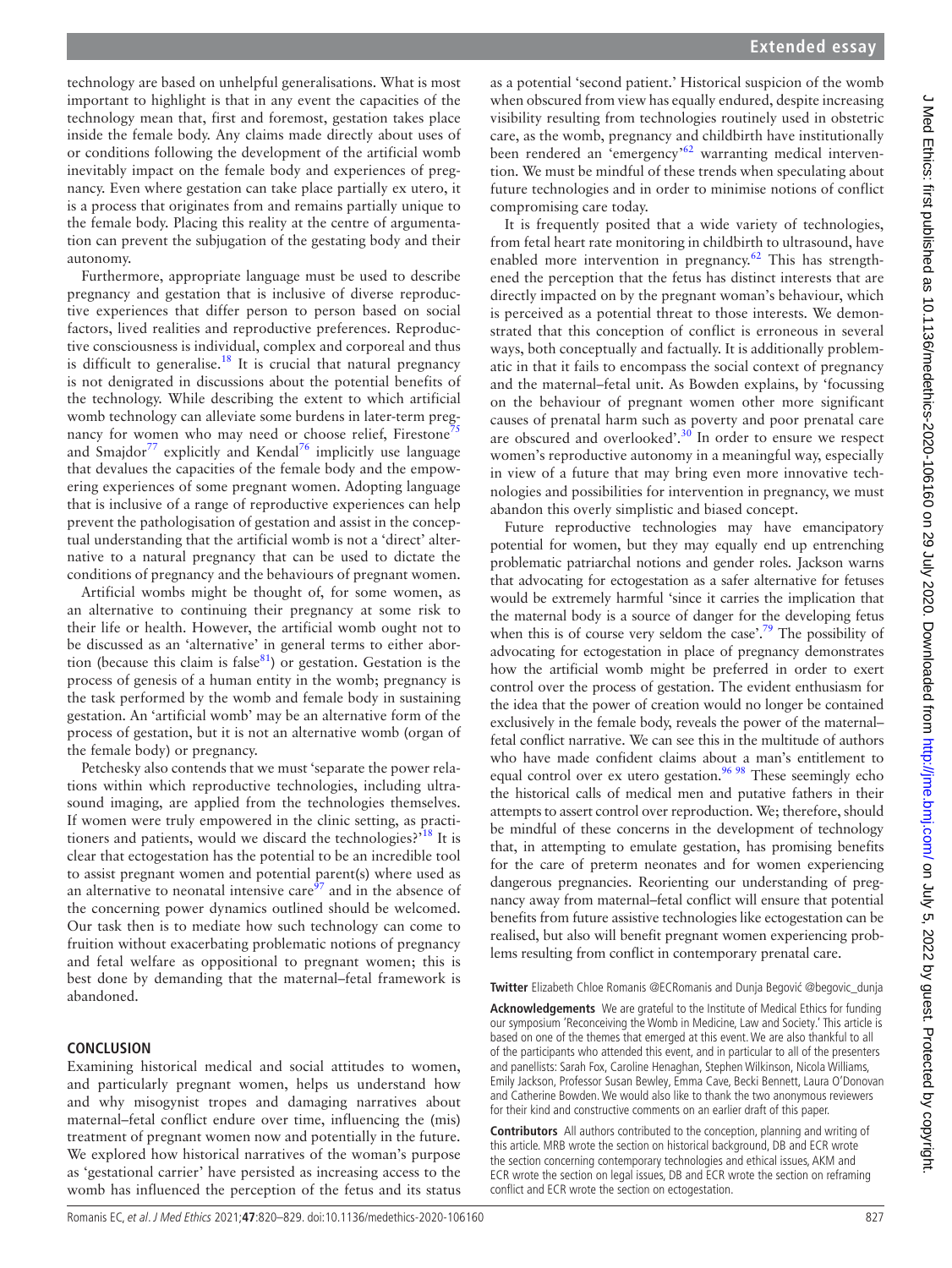# **Extended essay**

**Funding** This article is based on themes emerging at a symposium that was funded by the Institute of Medical Ethics. Work on artificial wombs by Elizabeth Chloe Romanis is supported by a Wellcome Trust Studentship in Society and Ethics (grant reference 208245/Z/17/Z).

**Competing interests** None declared.

**Patient consent for publication** Not required.

**Provenance and peer review** Not commissioned; externally peer reviewed.

**Open access** This is an open access article distributed in accordance with the Creative Commons Attribution 4.0 Unported (CC BY 4.0) license, which permits others to copy, redistribute, remix, transform and build upon this work for any purpose, provided the original work is properly cited, a link to the licence is given, and indication of whether changes were made. See: [https://creativecommons.org/](https://creativecommons.org/licenses/by/4.0/) [licenses/by/4.0/.](https://creativecommons.org/licenses/by/4.0/)

#### **ORCID iD**

Elizabeth Chloe Romanis <http://orcid.org/0000-0002-8774-4015>

#### **REFERENCES**

- <span id="page-8-2"></span>1 McKeown J. God's babies: Natalism and Bible interpretation in modern America, Cambridge. Open Book Publishers 2014.
- <span id="page-8-3"></span>2 De Renzi S. Women and medicine in Elmer P (ED). The healing arts: health medicine and society in Europe 1500-1800. Manchester: Manchester University Press, 2004: 198–227.
- <span id="page-8-4"></span>3 Brazier M. The body in time. [Law, Innovation and Technology](http://dx.doi.org/10.1080/17579961.2015.1106104) 2015;7(2):161–86.
- <span id="page-8-5"></span>4 v R R. 1 AC 599, H.L 1991.
- <span id="page-8-6"></span>5 Vesalius A. De Humani corporis Fabrica. 1543. Italy.
- <span id="page-8-7"></span>6 Merskey H, Merskey FJ. Hysteria, or "suffocation of the mother.. CMAJ 1993;148:395–405.
- <span id="page-8-8"></span>7 Rawcliffe C. Medicine and society in later medieval England. London: Sandpiper Books, 1999.
- <span id="page-8-9"></span>8 Green M. The Trotula: An English Compendium of Women's Medicine. Philadelphia: University of Pennsylvania Press, 2002.
- <span id="page-8-10"></span>9 Shorter E. A History of Women's Bodies. London: Penguin Books, 1984.
- <span id="page-8-11"></span>10 Abbott EC. The wicked womb. CMAJ 1993;148(3):381–2.
- <span id="page-8-12"></span>11 Pelletier R, Humphries KH, Shimony A, et al. Sex-Related differences in access to care among patients with premature acute coronary syndrome. [CMAJ](http://dx.doi.org/10.1503/cmaj.131450) 2014;186(7):497–504.
- <span id="page-8-13"></span>12 Howe D. Ethics of prenatal ultrasound. [Best Pract Res Clin Obstet Gynaecol](http://dx.doi.org/10.1016/j.bpobgyn.2013.10.005) 2014;28(3):443–51.
- <span id="page-8-14"></span>13 Adzick NS. Fetal surgery for spina bifida: past, present, future. [Semin Pediatr Surg](http://dx.doi.org/10.1053/j.sempedsurg.2012.10.003) 2013;22(1):10–17.
- <span id="page-8-15"></span>Lyerly AD, Little MO, Faden RR. A critique of the 'fetus as patient'. [Am J Bioeth](http://dx.doi.org/10.1080/15265160802331678) 2008;8(7):42–4.
- <span id="page-8-17"></span><span id="page-8-16"></span>15 Douglas G. Law, fertility and assisted reproduction. London: Sweet & Maxwell, 1991.<br>16 Taylor J. The public life of the fetal Sonogram: technology, consumption and the Taylor J. The public life of the fetal Sonogram: technology, consumption and the
- <span id="page-8-18"></span>politics of reproduction. New Brunswick, Rutgers University Press, 2008. 17 Tropp L. A Womb with a View: America's Growing Public Interest in Pregnancy. ' Santa Barbara, Praeger 2013.
- <span id="page-8-19"></span>18 Petchesky RP, Pollack Petchesky R. Fetal images: the power of visual culture in the politics of reproduction. [Feminist Studies](http://dx.doi.org/10.2307/3177802) 1987;13(2):263-92.
- <span id="page-8-20"></span>19 Mattingly SS. The maternal-fetal dyad. exploring the two-patient obstetric model. [Hastings Cent Rep](http://dx.doi.org/10.2307/3562716) 1992;22(1):13–18.
- <span id="page-8-21"></span>20 Cao KX, Booth A, Ourselin S, et al. The legal frameworks that govern fetal surgery in the United Kingdom, European Union, and the United States. [Prenat Diagn](http://dx.doi.org/10.1002/pd.5267) 2018;38(7):475–81.
- <span id="page-8-22"></span>21 Chervenak FA, McCullough LB. The fetus as a patient: an essential ethical concept for Maternal-Fetal medicine. [J Matern Fetal Med](http://dx.doi.org/10.1002/(SICI)1520-6661(199605/06)5:3<115::AID-MFM3>3.0.CO;2-P) 1996;5(3):115-9.
- <span id="page-8-23"></span>22 McLean SAM. The moral and legal boundaries of fetal intervention: whose right/ whose duty. [Seminars in Neonatology](http://dx.doi.org/10.1016/S1084-2756(98)80078-X) 1998;3(4):249-54.
- <span id="page-8-24"></span>23 Markens S, Browner CH, Press N. Feeding the fetus: on interrogating the notion of Maternal-Fetal conflict. [Fem Stud](http://dx.doi.org/10.2307/3178404) 1997;23(2):351-72.
- 24 Isaacson N. The "fetus-infant": Changing classifications of In Utero development in medical texts. [Sociol Forum](http://dx.doi.org/10.1007/BF02408388) 1996;11(3):457-80.
- <span id="page-8-25"></span>25 Harvey ME, David AL, Dyer J, et al. Pregnant women's experiences and perceptions of participating in the EVERREST prospective study; a qualitative study. **BMC** [Pregnancy Childbirth](http://dx.doi.org/10.1186/s12884-019-2277-8) 2019;19(1):144.
- <span id="page-8-26"></span>26 Baylis F, Rogers S, Young D. Ethical Dilemmas in the Care of Pregnant Women: Rethinking ''Maternal–Fetal Conflicts. In: Singer P, Viens A, eds. The Cambridge textbook of bioethics. Cambridge: Cambridge University Press, 2008: 97–103.
- 27 Steinbock B. Mother-Fetus Conflict. In: Kuhse H, Singer P, eds. A companion to bioethics. Oxford. Blackwell Publishing, 2009: 149–60.
- <span id="page-8-27"></span>28 Chavkin W, Bernstein P. Maternal-fetal conflict is not a useful construct. In: McCormick M, Siegel J, eds. Prenatal care: effectiveness and implementation. Cambridge: Cambridge University Press, 1995: 285–300.
- <span id="page-8-28"></span>29 Townsend SF. Ethics for the pediatrician: obstetric conflict: when fetal and maternal interests are at odds. [Pediatr Rev](http://dx.doi.org/10.1542/pir.33-1-33) 2012;33(1):33-7.
- <span id="page-8-29"></span>30 Bowden C. Are we justified in introducing carbon monoxide testing to encourage smoking cessation in pregnant women? [Health Care Anal](http://dx.doi.org/10.1007/s10728-018-0364-z) 2019;27(2):128-45.
- 31 Harris LH. Rethinking maternal-fetal conflict: gender and equality in perinatal ethics. [Obstet Gynecol](http://dx.doi.org/10.1016/s0029-7844(00)01021-8) 2000;96(5 Pt 1):786–91.
- <span id="page-8-30"></span>32 Post LF, Farber Post L. Bioethical consideration of Maternal-Fetal issues. Fordham [Urban Law J](http://www.ncbi.nlm.nih.gov/pubmed/12455510) 1997;24(4):757–76.
- 33 Steinbock B. Maternal-Fetal conflict and in utero fetal therapy. Albany Law Rev 1994;57(3):781–94.
- <span id="page-8-31"></span>34 Wilkinson D, Skene L, De Crespigny L, et al. Protecting future children from in-utero harm. *[Bioethics](http://dx.doi.org/10.1111/bioe.12238)* 2016;30(6):425-32.
- <span id="page-8-32"></span>35 Oduncu FS, Kimmig R, Hepp H, et al. Cancer in pregnancy: maternal-fetal conflict. J [Cancer Res Clin Oncol](http://dx.doi.org/10.1007/s00432-002-0406-6) 2003;129(3):133–46.
- 36 Ohel I, Levy A, Mazor M, et al. Refusal of treatment in obstetrics a maternal-fetal conflict. J Matern. -Fetal Neonatal Med 2008;22:612–5.
- Pinkerton JV, Finnerty JJ. Resolving the clinical and ethical dilemma involved in fetalmaternal conflicts. [Am J Obstet Gynecol](http://dx.doi.org/10.1016/S0002-9378(96)70137-0) 1996;175(2):289–95.
- 38 Fasouliotis SJ, Schenker JG. Maternal–fetal conflict. [Eur J Obstet Gynecol Reprod Biol](http://dx.doi.org/10.1016/S0301-2115(99)00166-9) 2000;89(1):101–7.
- <span id="page-8-33"></span>39 McCullough L, Chervenak F. Ethics in obstetrics and gynecology. Oxford University Press: Oxford, 1994.
- 40 Fleischman AR, Chervenak FA, McCullough LB. The physician's moral obligations to the pregnant woman, the fetus, and the child. [Semin Perinatol](http://dx.doi.org/10.1016/S0146-0005(98)80033-5) 1998;22(3):184-8.
- 41 Chervenak FA, McCullough LB, Skupski D, et al. Ethical issues in the management of pregnancies complicated by fetal anomalies. [Obstet Gynecol Surv](http://dx.doi.org/10.1097/01.OGX.0000071485.75220.AE) 2003;58(7):473–83.
- 42 Hollander M, van Dillen J, Lagro-Janssen T. Women refusing standard obstetric care: maternal fetal conflict or Doctorpatient conflict? [J Preg Child Health](http://dx.doi.org/10.4172/2376-127X.1000251) 2016;03(02).
- <span id="page-8-34"></span>43 McLean SAM. Abortion law: is Consensual reform possible? [J Law Soc](http://dx.doi.org/10.2307/1409958) 1990;17(1):106–23.
- <span id="page-8-35"></span>44 Alghrani A. Regulating the Reproductive Revolution: Ectogenesis – A Regulatory Minefield? In: Freeman M, ed. Law and bioethics. Oxford: Oxford University Press, 2008: Volume 11. 303–32.
- <span id="page-8-36"></span>45 Patonv. British pregnancy Advisory service trustees and another 1978.
- <span id="page-8-37"></span>46 Attorney General's Reference (No. 3 of 1994) 1997.
- <span id="page-8-38"></span>47 Cp (a child) V criminal injuries compensation authority 2015.<br>48 Section 1 infant life preservation act 1929.
- <span id="page-8-39"></span>Section 1 infant life preservation act 1929.
- <span id="page-8-40"></span>49 Sections 58 and 59 offences against the person act 1861.
- 
- <span id="page-8-41"></span>50 Section 4 abortion act 1967. Jackson E. Abortion, autonomy and prenatal diagnosis. [Soc Leg Stud](http://dx.doi.org/10.1177/096466390000900401) 2000;9(4):467–94.
- <span id="page-8-42"></span>52 Re MB (medical treatment) 1997.
- <span id="page-8-43"></span>53 St. George's Healthcare NHS Trust v S 1998.
- <span id="page-8-47"></span>54 Francis R. Compulsory caesarean sections: an English perspective. J Contemp Health Law and Policy 1997;14:365–89.
- <span id="page-8-44"></span>55 Montgomery V Lanarkshire health board 2015. UKSC 11.
- 56 Romanis EC. Why the elective caesarean lottery is ethically impermissible. [Health](http://dx.doi.org/10.1007/s10728-019-00370-0)  [Care Anal](http://dx.doi.org/10.1007/s10728-019-00370-0) 2019;27(4):249–68.
- <span id="page-8-45"></span>57 Paltrow LM, Flavin J. Arrests of and forced interventions on pregnant women in the United States, 1973-2005: implications for women's legal status and public health. [J](http://dx.doi.org/10.1215/03616878-1966324)  [Health Polit Policy Law](http://dx.doi.org/10.1215/03616878-1966324) 2013;38(2):299–343.
- <span id="page-8-1"></span>58 Kingma E, Finn S. Neonatal incubator or artificial womb? distinguishing ectogestation and ectogenesis using the metaphysics of pregnancy. [Bioethics](http://dx.doi.org/10.1111/bioe.12717) 2020;34(4):354–63.
- <span id="page-8-46"></span>59 Kingma E. Were you a part of your mother? [Mind](http://dx.doi.org/10.1093/mind/fzy087) 2019;128(511):609–46.
- 60 Singer P. Practical ethics. Cambridge: Cambridge University Press, 1993.
- <span id="page-8-49"></span>Singh P. Fetuses, newborns, & parental responsibility. [J Med Ethics](http://dx.doi.org/10.1136/medethics-2019-105592) 2020;46(3):188–93.
- <span id="page-8-50"></span>62 Wolf AB, Charles S. Childbirth is not an emergency: informed consent in labor and delivery. [IJFAB: International Journal of Feminist Approaches to Bioethics](http://dx.doi.org/10.3138/ijfab.11.1.23) 2018;11(1):23–43.
- 63 Adhikari R, Sawangdee Y. Influence of women's autonomy on infant mortality in Nepal. [Reprod Health](http://dx.doi.org/10.1186/1742-4755-8-7) 2011;8:7.
- 64 Sharma A, Kader M. Effect of women's decision-making autonomy on infant's birth weight in rural. Bangladesh: ISRN Pediatr, 2013.
- <span id="page-8-51"></span>65 GSTT & SLAM v R 2020.
- 66 Romanis EC. Pregnant Women May Have Moral Obligations to Foetuses They Have Chosen to Carry to Term, But the Law Should Never Interfere in a Woman's Choices During Pregnancy. Manchester Rev. L. Crime & Ethics 2017;6:69–85.
- <span id="page-8-48"></span>67 Morris T, Robinson JH. Forced and Coerced cesarean sections in the United States. [Contexts](http://dx.doi.org/10.1177/1536504217714259) 2017;16(2):24–9.
- <span id="page-8-52"></span>68 Chazotte C, Youchah J, Freda MC. Cocaine using during pregnancy and low birth weight: the impact of prenatal care and drug treatment. [Semin Perinatol](http://dx.doi.org/10.1016/S0146-0005(05)80044-8) 1995;19(4):293–300.
- 69 El-Mohandes A, Herman AA, Nabil El-Khorazaty M, et al. Prenatal care reduces the impact of illicit drug use on perinatal outcomes. [J Perinatol](http://dx.doi.org/10.1038/sj.jp.7210933) 2003;23(5):354–60.
- <span id="page-8-53"></span>70 Goodwin M. How the Criminalization of pregnancy Robs women of reproductive autonomy. [Hastings Cent Rep](http://dx.doi.org/10.1002/hast.791) 2017;47 Suppl 3:S19-27.
- <span id="page-8-0"></span>Partridge EA, Davey MG, Hornick MA, et al. An extra-uterine system to physiologically support the extreme premature lamb. [Nat Commun](http://dx.doi.org/10.1038/ncomms15112) 2017;8(1):1-15.
- 72 Usuda H, Watanabe S, Miura Y, et al. Successful maintenance of key physiological parameters in preterm lambs treated with ex vivo uterine environment therapy for a period of 1 week. [Am J Obstet Gynecol](http://dx.doi.org/10.1016/j.ajog.2017.05.046) 2017;217(4):457.e1–457.e13.
- 73 Davis N. Artificial womb: Dutch researchers given €2.9m to develop prototype. Guardian, 2019. Available: [https://www.theguardian.com/society/2019/oct/08/](https://www.theguardian.com/society/2019/oct/08/artificial-womb-dutch-researchers-given-29m-to-develop-prototype)